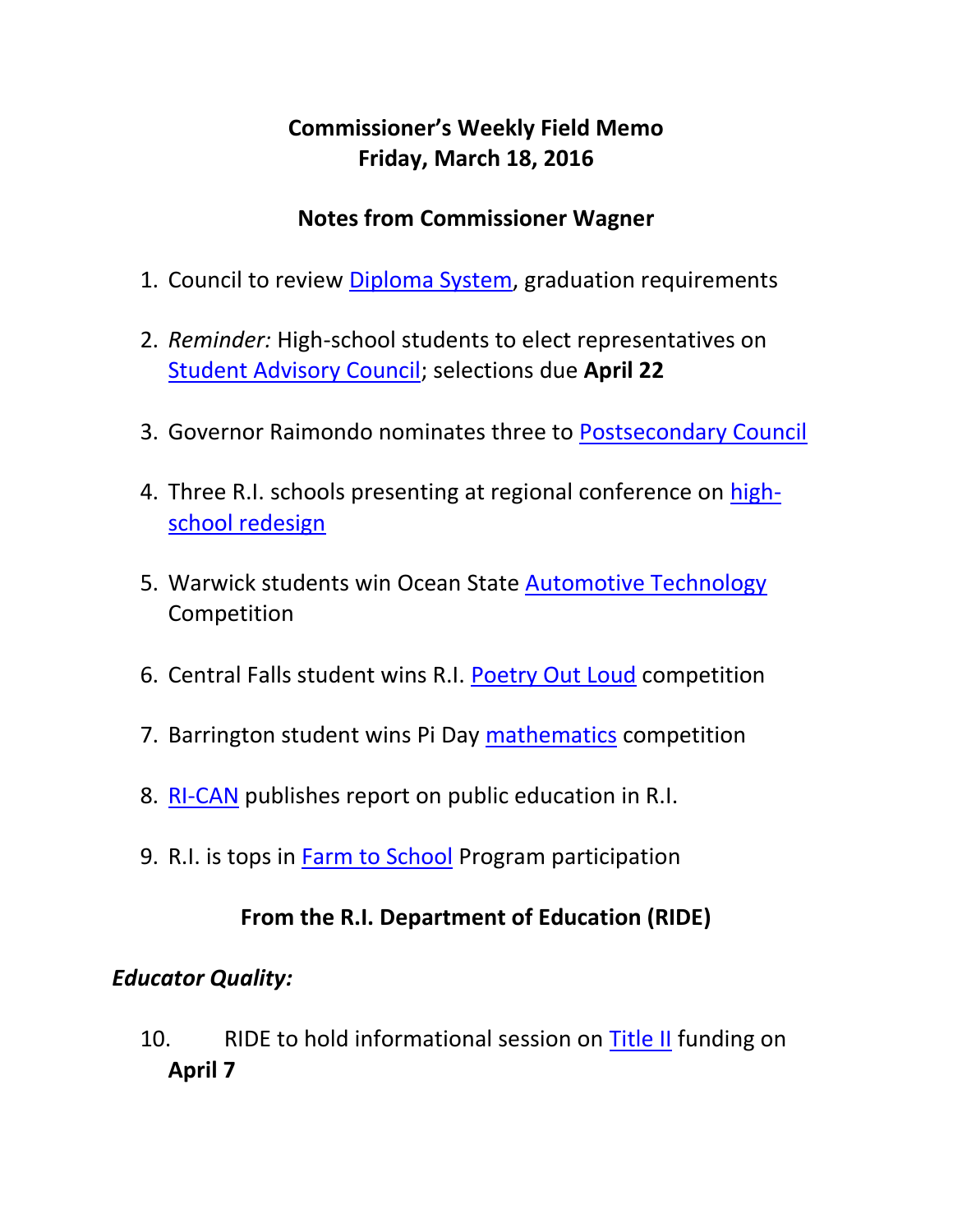11. LEAs asked to complete survey by **April 1** on educator [induction](#page-9-0) **–** *Action Item*

#### *Data Collection:*

- 12. Reports due **June 20** on funds expended for [interventions](#page-9-1) for general-education students **–** *Action Item*
- 13. *Reminder:* [Funding Formula](#page-9-1) Reports due **today** (March 18)
- 14. *Reminder:* Several [data collections](#page-10-0) open, due this month and next month

#### *Assessments:*

- 15. *Reminder:* LEAs asked to maintain student-enrollment, personal-needs [profile data](#page-11-0) in advance of PARCC testing
- 16. *Reminder:* LEAs asked to conduct [infrastructure trials](#page-12-0) before PARCC testing window opens

#### *Instruction:*

17. Information session for teachers on [computer science](#page-12-1) to be held **Wednesday;** registration open for TEALS program

#### **From other state agencies**

18. RIEMA offering grants for [emergency preparedness](#page-13-0)

#### **From other organizations**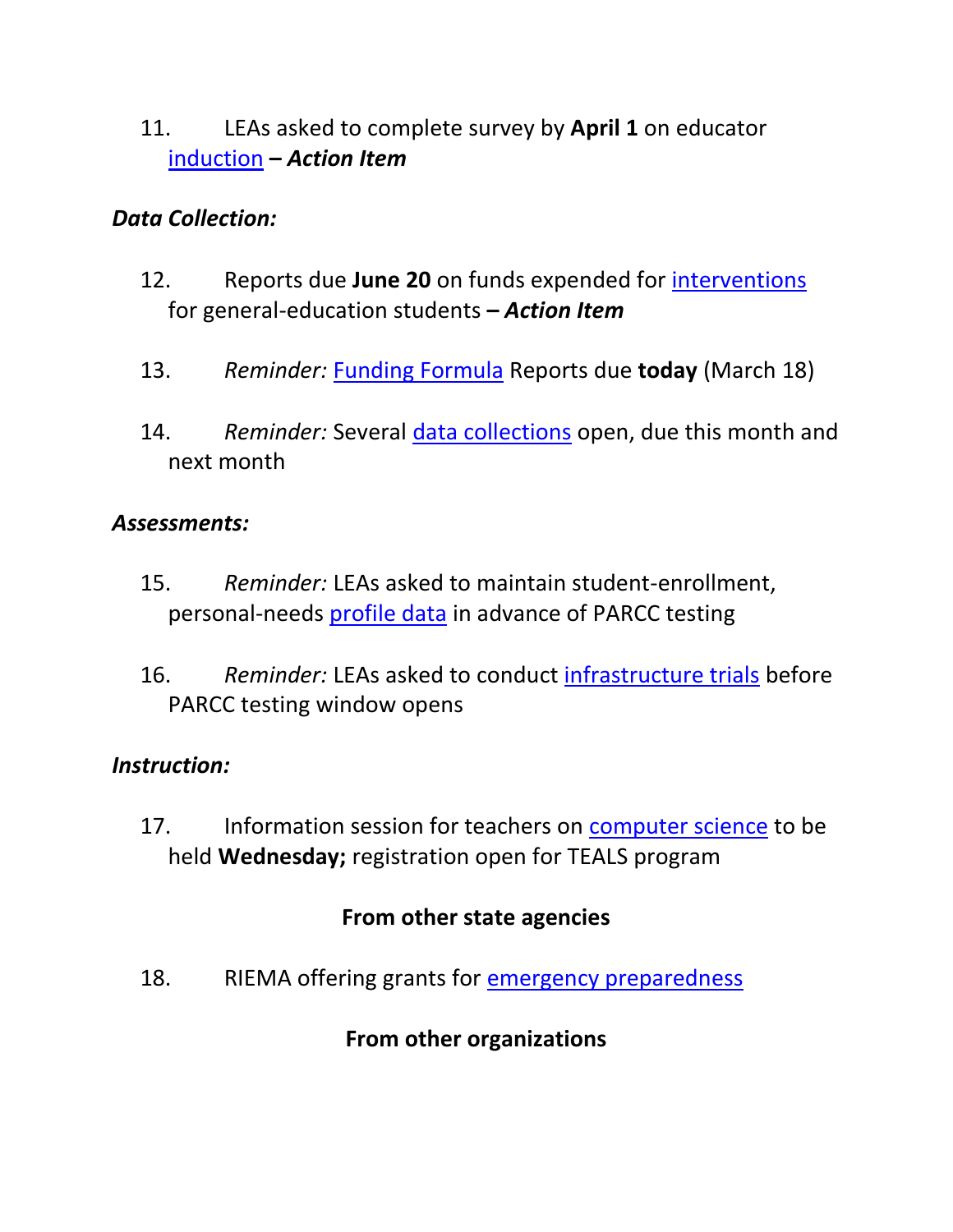- 19. Harvard Kennedy School offering awards for governance, [innovation](#page-15-0)
- 20. School offers R.I. students chance to speak with an astronaut who is about the [International Space Station](#page-16-0)
- 21. Rhode Island Foundation offers \$1.5 million in [scholarships](#page-17-0)
- 22. [Mathematics Teachers Association](#page-18-0) spring meeting scheduled for **May 5;** awards nominations sought
- 23. Nomination deadline for [Presidential Awards](#page-19-0) for math, science teaching is **April 1**

### **Action Item Calendar**

**Today** (March 18): [Funding Formula Reports -](https://www.eride.ri.gov/eRide40/DataDictionary/ViewDetails.aspx?ID=287) Due March 31: [Textbook Data Collection](https://www.eride.ri.gov/eRide40/DataDictionary/ViewDetails.aspx?ID=303) – Due April 1 – Educator Induction Survey due (see [below\)](#page-9-0) June 20 – Reports on interventions due (see [below\)](#page-9-1)

**Notes from Commissioner Wagner**

<span id="page-2-1"></span><span id="page-2-0"></span>1. **Council to review Diploma System, graduation requirements**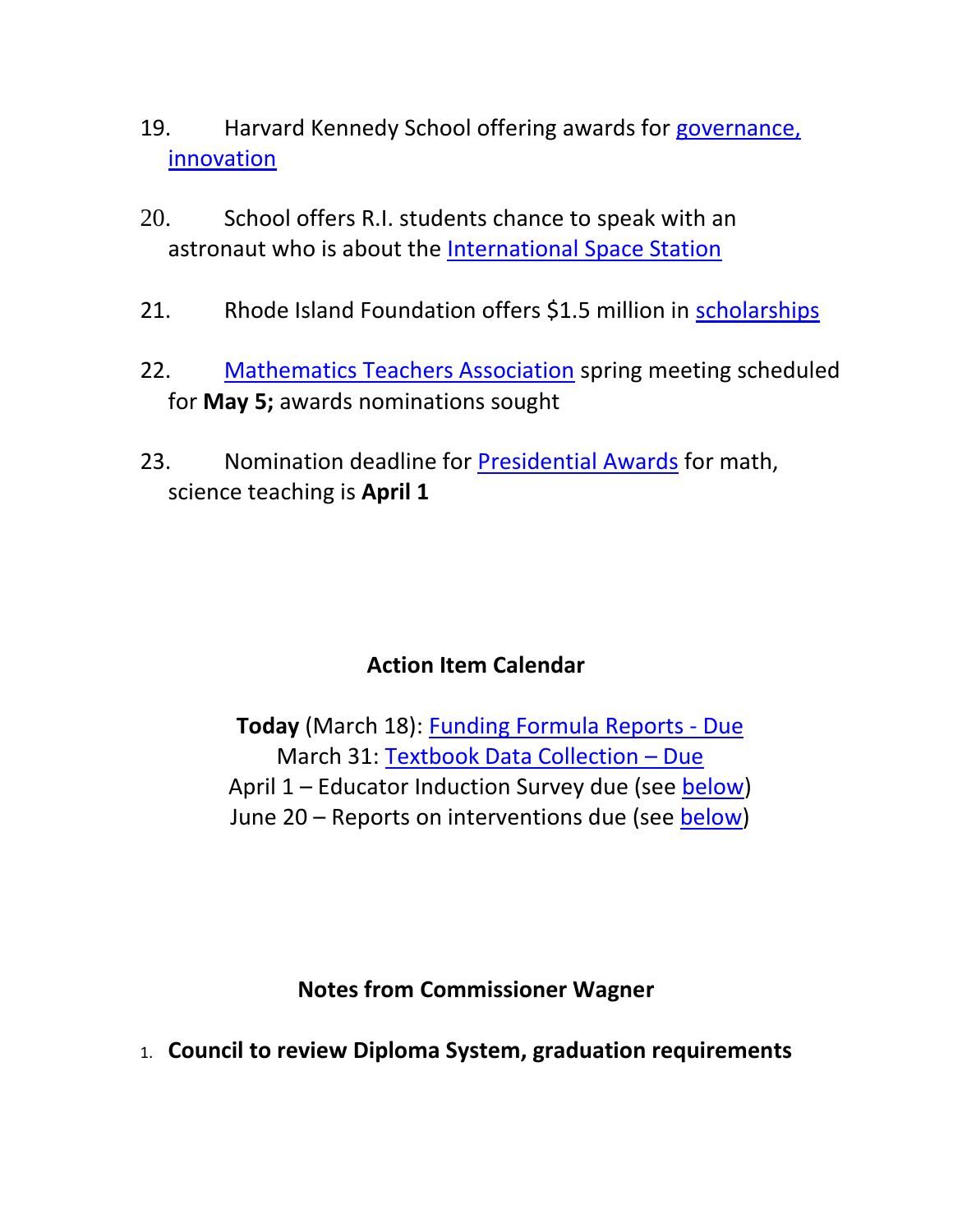As you are aware from recent Field Memos and other communications, the Council on Elementary and Secondary Education is soon to consider revisions to the current Secondary School Regulations on our Diploma System and statewide graduation requirements. We have scheduled for next week a series of community conversations on our Diploma System. Our plan is to gather feedback from these and other meetings and to present recommendations to the Council next month. The Council would then begin the process of developing changes to the regulations and moving on to the next step: public hearings prior to a final vote on the revised regulations.

We have received some inquiries regarding the current status of the Diploma System and graduation requirements. The Council has agreed that there will be no statewide graduation requirements regarding standardized assessments until the Class of 2021. Of course school committees may adopt their own local graduation requirements, but under current state law there can be no graduation requirements regarding standardized assessments until the Class of 2017.

### 2. *Reminder:* **High-school students to elect representatives on Student Advisory Council; selections due April 22**

We have sent this message to all high-school principals:

State law calls for the establishment of a student advisory council to the Council on Elementary and Secondary Education. The [legislation](http://webserver.rilin.state.ri.us/Statutes/TITLE16/16-60/16-60-2.HTM) (R.I.G.L. §16-60-2[c]) states that the student advisory council shall consist of one elected high-school student representative from each public secondary school in Rhode Island.

According to the law, each public secondary school shall hold elections for its representative no earlier than March 1 and no later than the end of the second full week in April (this year, April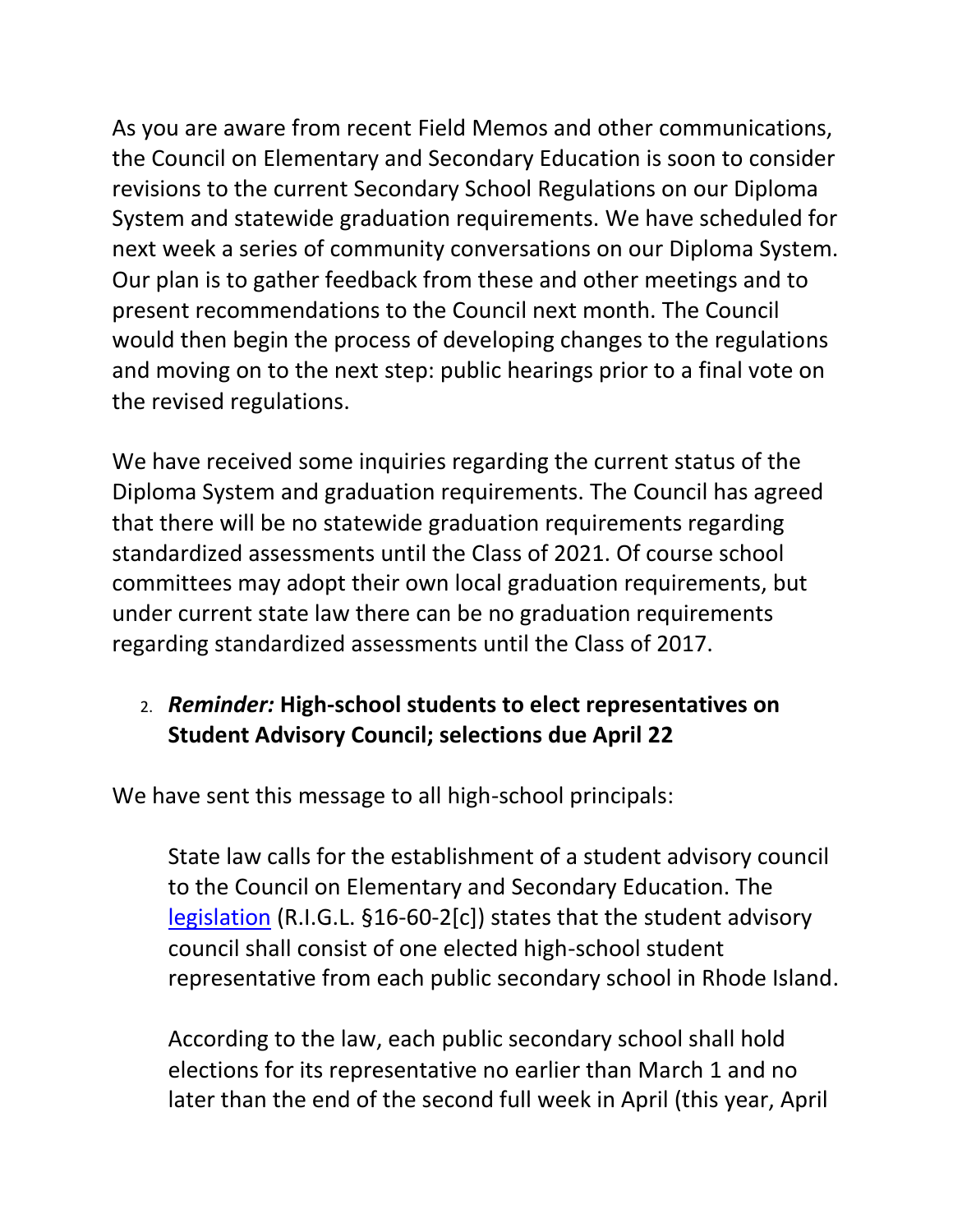15). Each high school shall elect one representative, and that student must be enrolled as a student in grade 9, 10, or 11. Members of the student advisory council will serve from May 1 of the year that they are elected until the last day of April of the following year.

I encourage you to begin the election process in your school as soon as possible. By **April 22**, please forward the name and email address of the elected student as well as the name and email address of a point of contact at the school to Angela Teixeira [\(angela.teixeira@ride.ri.gov](mailto:angela.teixeira@ride.ri.gov)), in the Commissioner's Office at RIDE. Once we receive the names of all of the elected students, we will plan for an organizational meeting in May.

Finally, the law also stipulates that, before June 1, the student advisory council shall elect a chairperson from among its members. During the week of April 25, we will seek the names of those who wish to be considered for the position of chairperson. The chairperson will serve as an ex-officio and nonvoting member of the Council on Elementary and Secondary Education for a term of one year, beginning on June 1.

Please feel free to call Angela Teixeira, at 222-8435, if you have questions or would like additional information about the student advisory council.

#### <span id="page-4-0"></span>3. **Governor Raimondo nominates three to Postsecondary Council**

Governor Raimondo has nominated three new members to the Council on Postsecondary Education (and the Board of Education):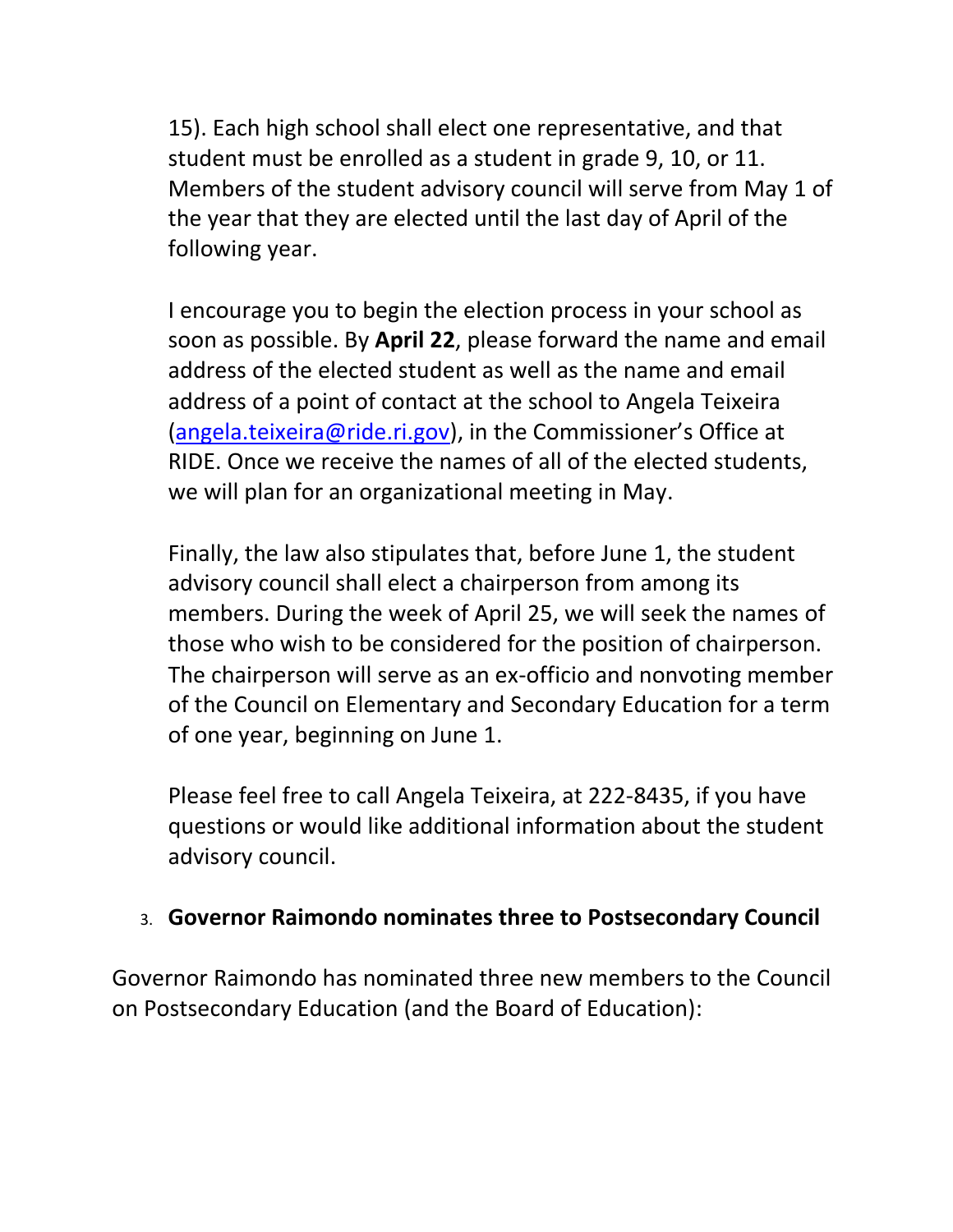- Colonel Vivian L. Caruolo, Esq., a Deputy at the United States Property and Fiscal Office for Rhode Island, where she oversees daily operations;
- Heather D. Crosby, the founder and owner of Matheys Lane Capital Management, an investment firm in Providence; and
- Timothy J. DelGiudice, the Strategic Initiatives and Growth Senior Program Manager at Raytheon, a defense contractor where he has worked since 2007.

On confirmation, they will replace John J. Smith, Jr., Kerry I. Rafanelli, Esq., and July Ouellette, whose terms have ended.

<span id="page-5-0"></span>A news release on the nominations is posted here:

[http://www.ri.gov/press/view/27091.](http://www.ri.gov/press/view/27091)

## 4. **Three R.I. schools presenting at regional conference on highschool redesign**

Several Rhode Island educators are making "action presentation" on high-school redesign this week at the New England Secondary School Consortium regional conference, "High School Redesign in Action." The consortium selected the presenting schools the presenting schools " not only for their exemplary work but also for their extraordinary commitment to making sure every student has a chance to succeed, to live a fulfilled and meaningful life, and to make a positive contribution to the world in which they live."

The schools and programs making presentations at the conference are:

Alan Shawn Feinstein Middle School, Coventry: Jennifer Graham (teacher) and Courtney Macropoulos (teacher)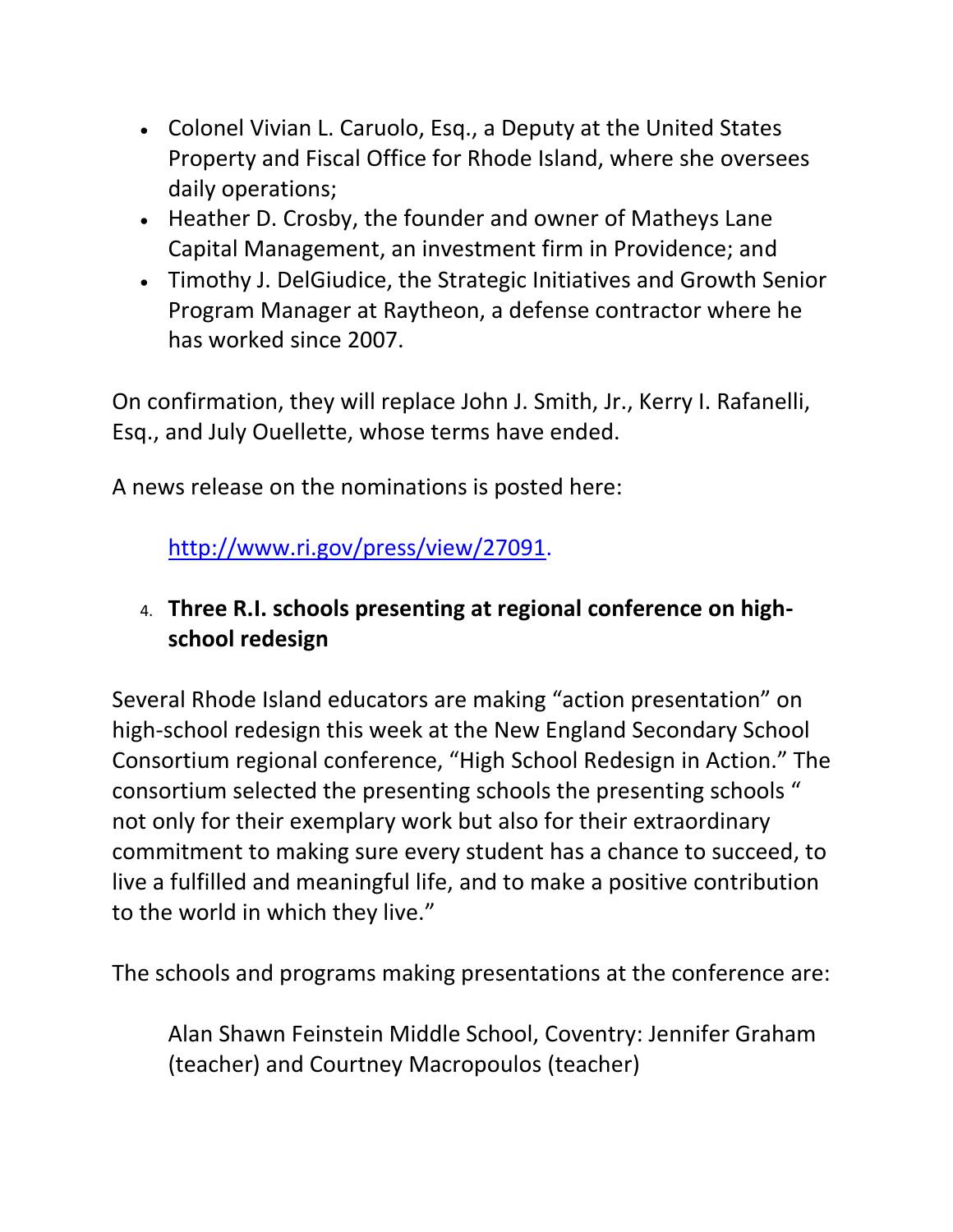Blackstone Academy Charter School: Kyleen Carpenter (head of school), John Horton (grade 9 dean; science teacher), Stacy Joslin (grade 10 dean; social studies teacher), and Carolyn Sheehan (executive director)

Woonsocket High School and Riverzedge Arts: Rebekah Greenwald (executive director), Karen Barbosa (expanded learning & youth development director), Liz Holohan (ELO coordinator)

Thanks to all for your commitment to re-imagining our schools and for representing our state at this regional conference.

## 5. **Warwick students win Ocean State Automotive Technology Competition**

Two students in the Automotive Technology program at the Warwick Area Career and Technical Center, Joel Cullen an Shelby Lavoie, won this year's Ocean State Automotive Technology Competition. The competition is sponsored by the Rhode Island Auto Dealers Association and the New England Institute of Technology. Joel and Shelby will represent Rhode Island at the National Automotive Technology Competition, at the New York International Automobile Show on March 29 and 30. Good luck to Joel and Shelby in this national competition!

### <span id="page-6-0"></span>6. **Central Falls student wins R.I. Poetry Out Loud competition**

Congratulations to Austin Paulhus, of Central Falls High School, winner of the state finals of the Poetry Out Loud competition. Poetry Out Loud is a national arts education program, in which contesting students recite works they have selected from an anthology of classic and contemporary poetry. Sponsors are the State Council on the Arts, VSA Arts Rhode Island, and the R.I. Teaching Artists Center. As the state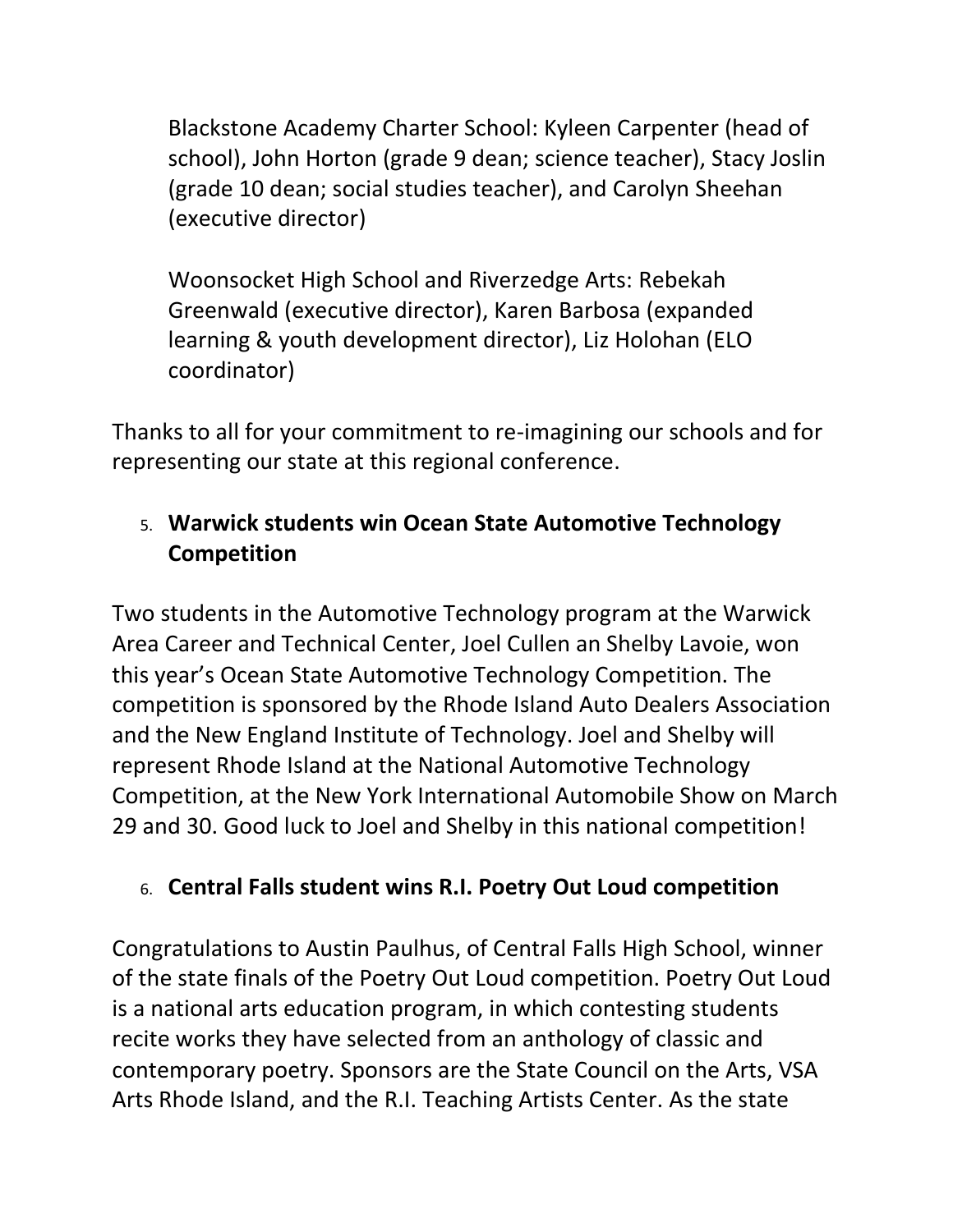finalist, Austin will compete in the national finals in Washington, D.C., in May. Good luck at the nationals, Austin!

### <span id="page-7-0"></span>7. **Barrington student wins Pi Day mathematics competition**

Jonny Chang, a freshman at Barrington High School, won the annual American Mathematical Society annual Rhode Island Pi Day (March 14, i.e., 3-14-16) competition, Who Wants to Be a Mathematician. The runner-up was Kyle Coughlin, a senior at Classical High School, Providence. Congratulations to Jonny and Kyle. A video of the competition is here:

[https://youtu.be/Me3xXhmZR8s.](https://youtu.be/Me3xXhmZR8s)

# <span id="page-7-1"></span>8. **RI-CAN publishes report on public education in R.I.**

Our friends at RI-CAN have just published their annual report, "The State of Public Education in Rhode Island." According to RI-CAN, they have designed the report to show "where our education system stands and how it has changed over time." The report compares Rhode Island public education with education systems in other states and across the nation. The report also includes data on postsecondary education and on the workforce. You can access the report here:

<http://ristateofed.ri-can.org/>

# <span id="page-7-2"></span>9. **R.I. is tops in Farm to School Program participation**

Based on a survey that the U.S. Department of Agriculture (USDA) administered, Rhode Island has the first in the country on the percentage of school districts – 90 percent – that participate the Farm to School Program. The program brings fresh produce to school cafeterias and provides hands-on learning to students, showing them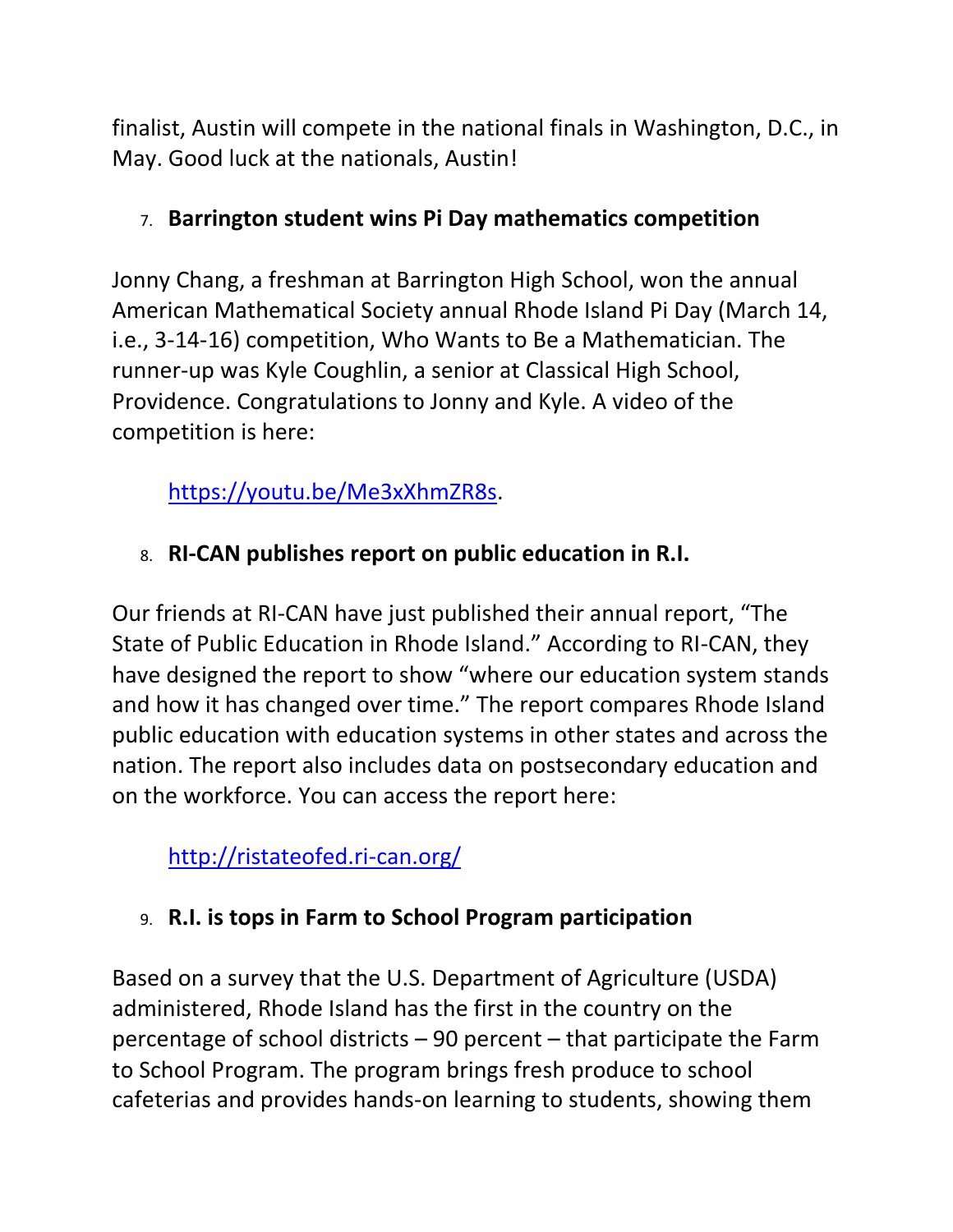where their food comes from through farm visits and nutrition education. Information on the program and on the national survey is available here:

<https://farmtoschoolcensus.fns.usda.gov/find-your-school-district>

The USDA also encourages you to find your school district on this list and nominate the district for a "Once in a Melon" Award:

[https://farmtoschoolcensus.fns.usda.gov/find-your-school](https://farmtoschoolcensus.fns.usda.gov/find-your-school-district/rhode-island)[district/rhode-island](https://farmtoschoolcensus.fns.usda.gov/find-your-school-district/rhode-island)

## **From RIDE**

#### *Educator Quality:*

#### <span id="page-8-0"></span>10. **RIDE to hold informational session on Title II funding on April 7**

RIDE will be offering a Title II, Part A session on April 7 from 9 to 11 a.m., at the Rhode Island Foundation, 1 Union Station, Providence. This will be an opportunity to meet with RIDE staff to receive guidance on the appropriate uses of teacher-quality funding and to review the annual Consolidated Resource Plan application and the Title II, Part A monitoring application.

Additionally, we will share potential new Title II, Part A flexibility and spending opportunities under the Every Student Succeeds Act and update you on the Highly Qualified guidance for the 2016-17 school year.

If you have any questions about this session, contact Mary Keenan, at [mary.keenan@ride.ri.gov](mailto:mary.keenan@ride.ri.gov) or 222-8497.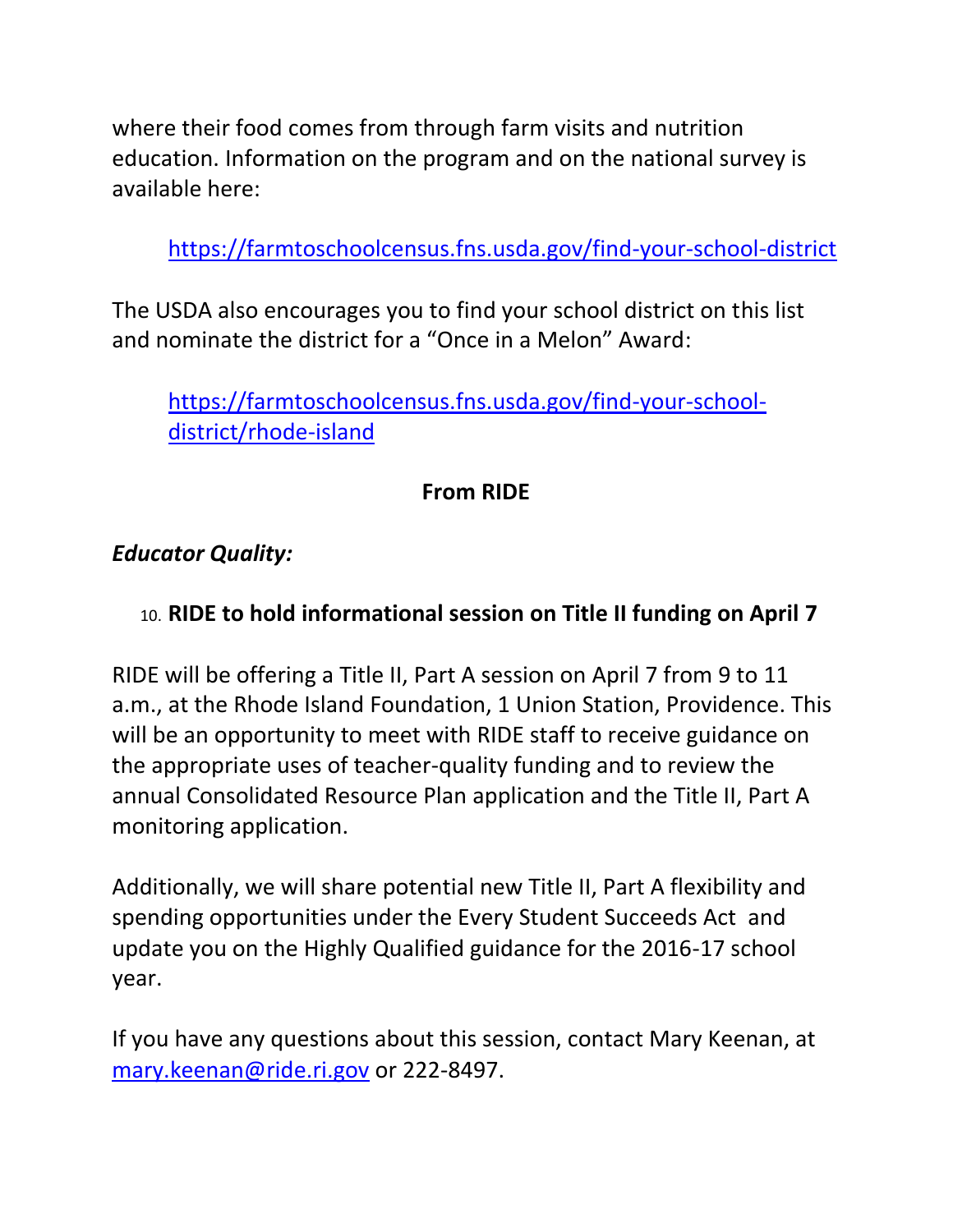## <span id="page-9-0"></span>11. **LEAs asked to complete survey by April 1 on educator induction –** *Action Item*

RIDE has been collaborating with West Bay Collaborative to continue to find ways to provide financial support for a regional induction model. At this time, we're seeking input regarding LEA interest in participating in a regional induction model. By **April 1**, please complete a short survey that will help guide our work for the 2016-17 school year. Your responses to this survey are not committing you to anything. If you have any questions about the survey, please contact Hilda Potrzeba, at [hilda.potrzeba@ride.ri.gov.](mailto:hilda.potrzeba@ride.ri.gov)

To complete the survey please go to:

[https://www.surveymonkey.com/r/btinduction.](https://www.surveymonkey.com/r/btinduction)

### *Data Collection:*

## <span id="page-9-1"></span>12. **Reports due June 20 on funds expended for interventions for general-education students –** *Action Item*

Any general-education students in grades K through 12 who received academic or behavioral interventions provided through Coordinated Early Intervening Services (CEIS) funds from IDEA Part B must be counted and reported to RIDE.

This reporting is due by **June 20**, with a preliminary data submission on **May 16**; final reporting is due before the close of the school year while program staff are in school in case RIDE has clarification requests.

LEAs that voluntarily chose to use CEIS funds must report student participation.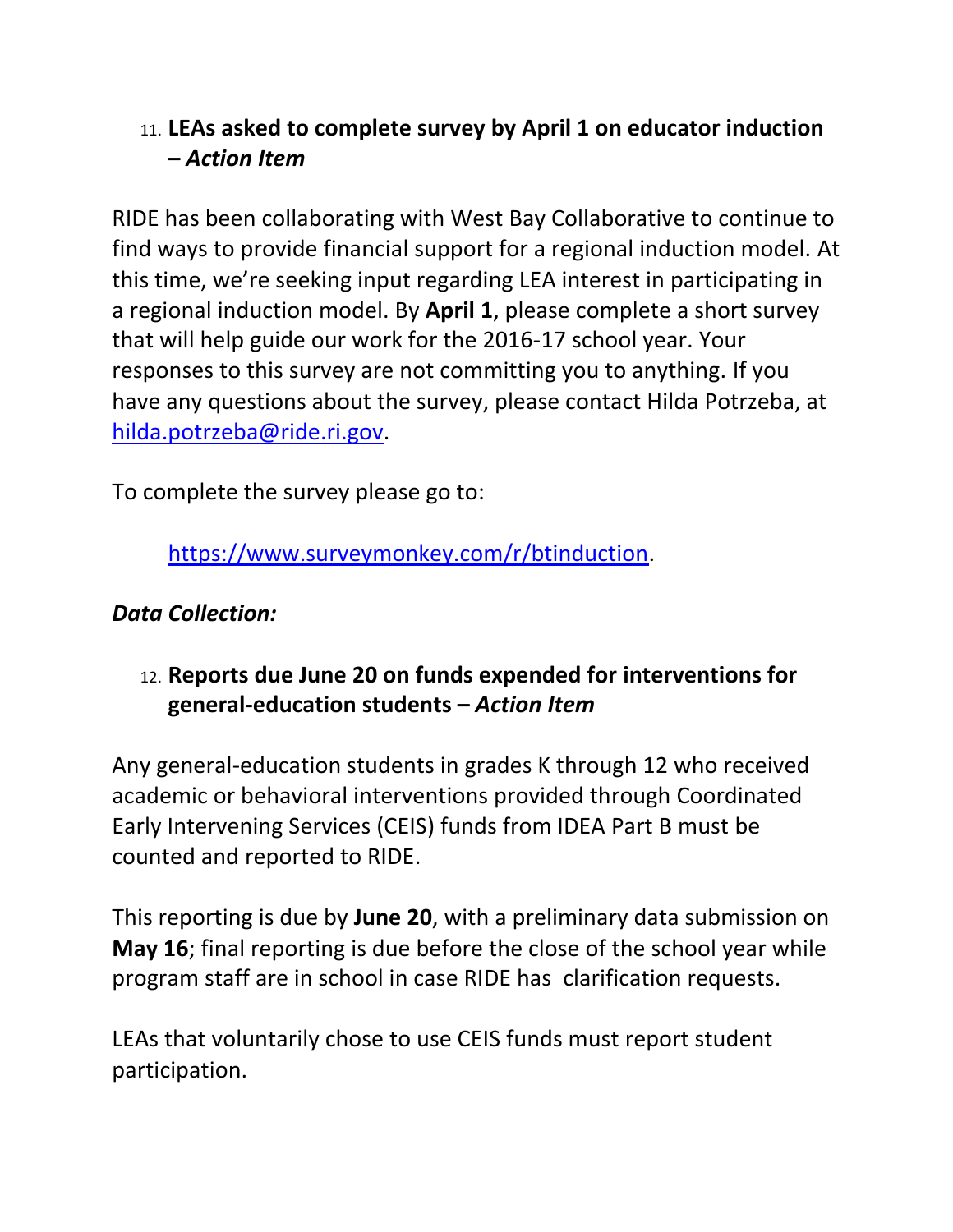Further information on this reporting is available at: [http://ride.ri.gov/Portals/0/Uploads/Documents/Instruction-and-](http://ride.ri.gov/Portals/0/Uploads/Documents/Instruction-and-Assessment-World-Class-Standards/Instructional-Resources/Reponse-to-Intervention/CEIS%20Memo%202016.pdf)[Assessment-World-Class-Standards/Instructional-](http://ride.ri.gov/Portals/0/Uploads/Documents/Instruction-and-Assessment-World-Class-Standards/Instructional-Resources/Reponse-to-Intervention/CEIS%20Memo%202016.pdf)[Resources/Reponse-to-Intervention/CEIS%20Memo%202016.pdf](http://ride.ri.gov/Portals/0/Uploads/Documents/Instruction-and-Assessment-World-Class-Standards/Instructional-Resources/Reponse-to-Intervention/CEIS%20Memo%202016.pdf)

Also, an informational PowerPoint on this reporting is viewable at:

[http://www.ride.ri.gov/Portals/0/Uploads/Documents/Students](http://www.ride.ri.gov/Portals/0/Uploads/Documents/Students-and-Families-Great-Schools/Special-Education/Special-Education-Regulations/EIS-tracking-and-reporting.ppt)[and-Families-Great-Schools/Special-Education/Special-Education-](http://www.ride.ri.gov/Portals/0/Uploads/Documents/Students-and-Families-Great-Schools/Special-Education/Special-Education-Regulations/EIS-tracking-and-reporting.ppt)[Regulations/EIS-tracking-and-reporting.ppt](http://www.ride.ri.gov/Portals/0/Uploads/Documents/Students-and-Families-Great-Schools/Special-Education/Special-Education-Regulations/EIS-tracking-and-reporting.ppt)

## 13. *Reminder:* **Funding Formula Reports due today (March 18)**

Signed Funding Formula reports are due by 4 p.m. **today** (March 18). The "ADM - State Calculated," "Snapshot, as of date 3/14/16," and "Submission" reports must be reviewed, signed, and e-mailed to RIDE [\(eRIDEinternal@ride.ri.gov\)](mailto:eRIDEinternal@ride.ri.gov) once the duplicates are at zero.

If you have any questions about the funding-formula reports, please submit a helpdesk ticket, at:

<https://support.ride.ri.gov/>tickets/new.

<span id="page-10-0"></span>14. *Reminder:* **Several data collections open, due this month and next month**

The following are upcoming data-collection da:

**Today** (March 18): [Funding Formula Reports -](https://www.eride.ri.gov/eRide40/DataDictionary/ViewDetails.aspx?ID=287) Due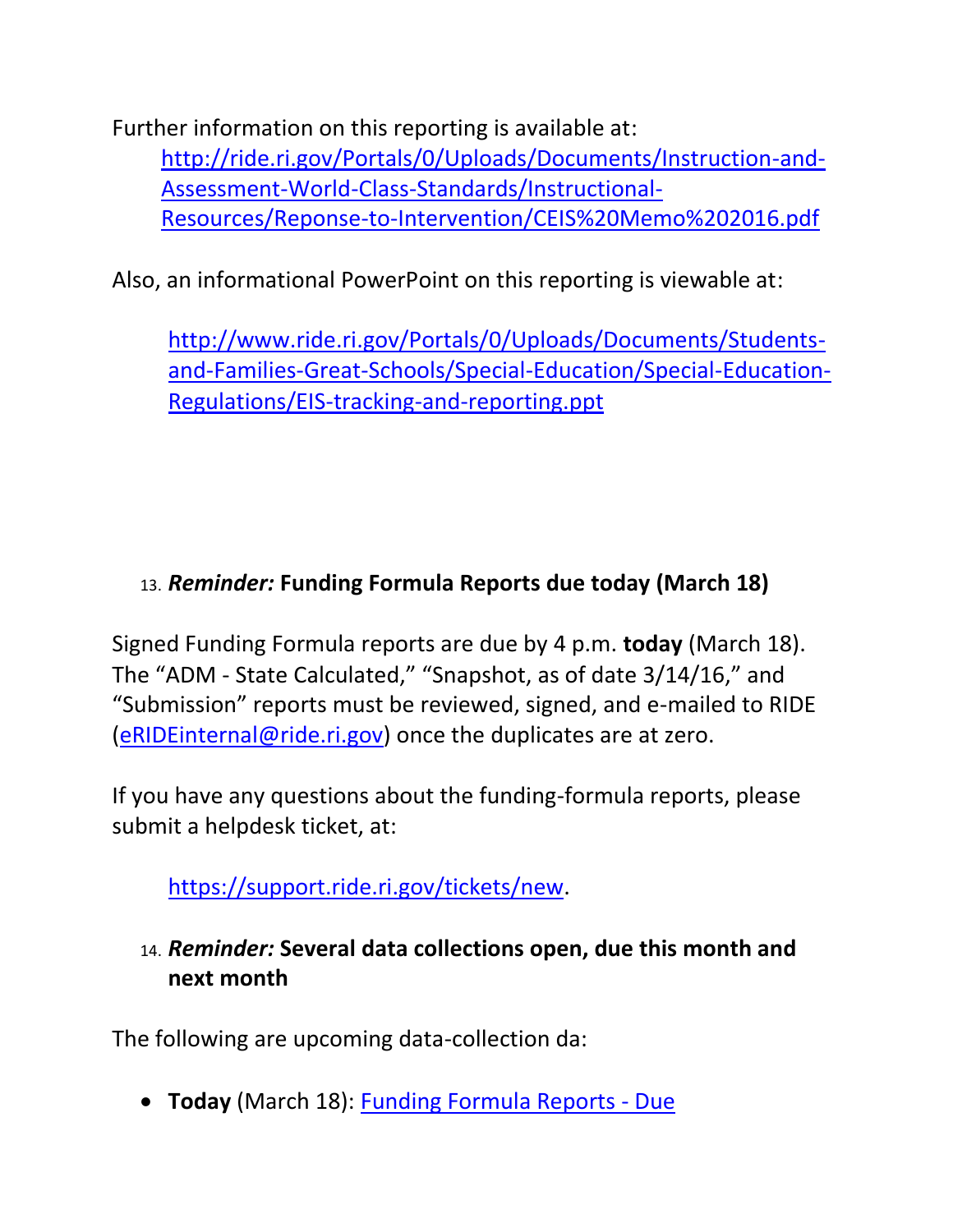- March 31: [Textbook Data Collection](https://www.eride.ri.gov/eRide40/DataDictionary/ViewDetails.aspx?ID=303) Due
- April 7: [CTE Collection for Approved Programs -](https://www.eride.ri.gov/eRide40/DataDictionary/ViewDetails.aspx?ID=306) Opens

Information about upcoming data collections can be found on the [data](https://www.eride.ri.gov/eRide40/DataDictionary/Calendar.aspx)  [collection calendar.](https://www.eride.ri.gov/eRide40/DataDictionary/Calendar.aspx) Weekly collection [webinars](https://attendee.gotowebinar.com/register/1244693710129866241) provide details regarding upcoming collections, along with a question-and-answer period.

### *Assessments:*

<span id="page-11-0"></span>15. *Reminder:* **LEAs asked to maintain student-enrollment, personalneeds profile data in advance of PARCC testing**

LEAs should be maintaining their student-enrollment and personalneeds profile data within Pearson Access Next for the upcoming PARCC tests. There are several PARCC operational reports that you may find helpful:

- Students enrolled in more than one organization
- Students registered but not assigned to a test
- Students with ELA but no Math
- Students with Math but no ELA
- Students with online test but not assigned to session
- Students with multiple tests of the same subject area

RIDE will continue providing reports on the RIDEmap District Exchange that identify any deviation between PARCC data and eRIDE data to help LEAs with keeping the PARCC data up to date. Please note that District Exchange does not work with Safari on a Mac. If using a Mac, you will need to install another browser (Chrome, Firefox, e.g.)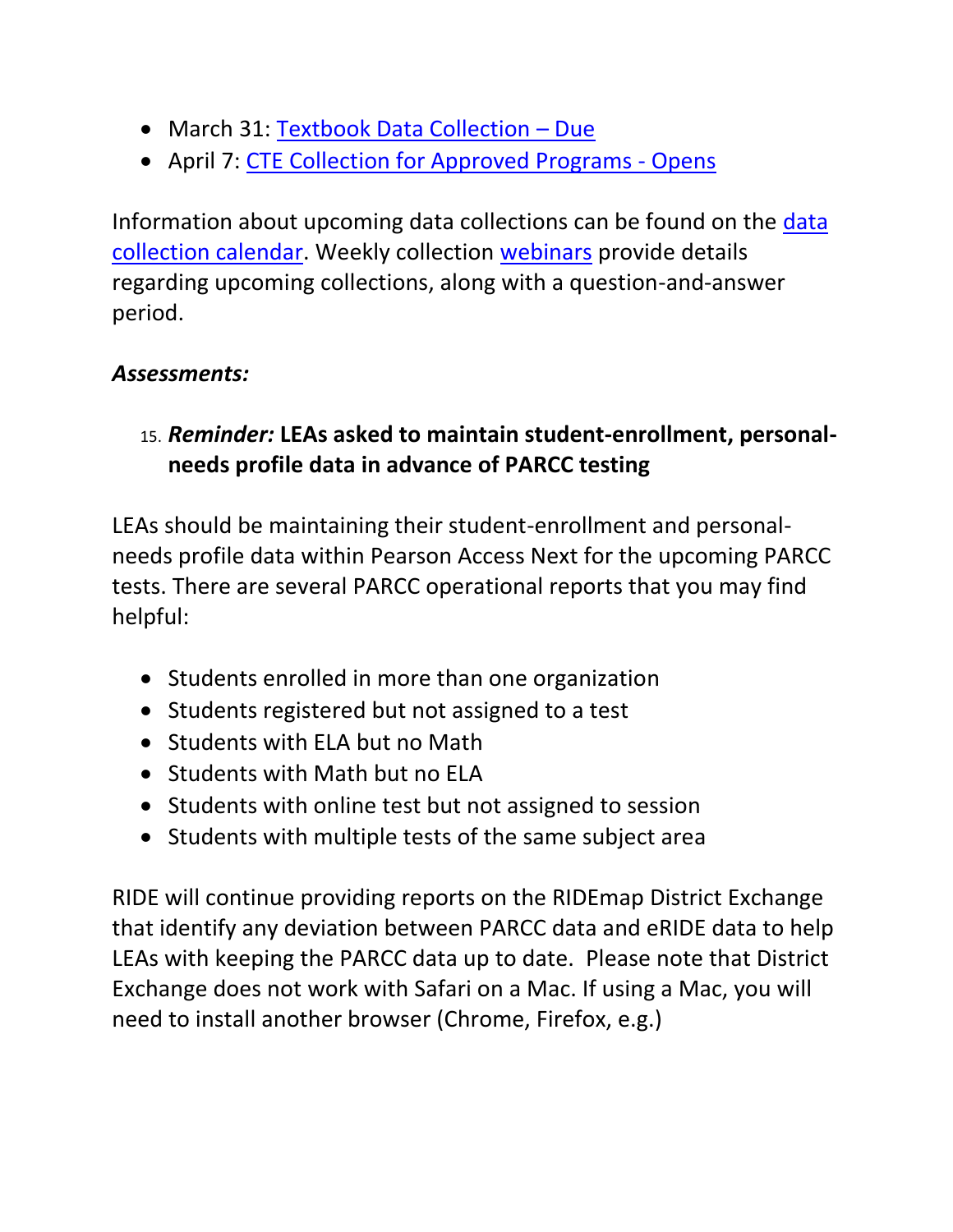## <span id="page-12-0"></span>16. *Reminder:* **LEAs asked to conduct infrastructure trials before PARCC testing window opens**

LEAs should conduct infrastructure trials with their staff to prepare them prior to the PARCC test window. Infrastructure trials provide important hands-on experience for teachers and administrators in a controlled environment in order to get them comfortable with the PARCC testing technology and procedures. It also provides LEA technology staff the ability to test the PARCC software and the school's technical infrastructure's ability to handle the extra demand during the test window.

## *Instruction:*

## <span id="page-12-1"></span>17. **Information session for teachers on computer science to be held Wednesday; registration open for TEALS program**

Governor Raimondo and Chief Innovation Officer Richard Culatta announced the launch of CS4RI last week at Tolman High School, in Pawtucket, to an enthusiastic crowd of students, teachers, administrators, postsecondary-education partners, industry partners, and community members. The response of teachers, school leaders, and administrators who are actively engaged in finding meaningful ways to bring to their schools and to expand high-quality computerscience education opportunities in their schools was overwhelming. We are well on our way to achieving the goal of having computer science taught in all public schools by 2017. The on-boarding process for schools to participate in CS4RI for the 2016-17 school year is open!

We strongly encourage teachers to attend the first CS4RI Teacher Information Session, to be held on **Wednesday** (March 23), from 4 to 5:15 p.m., at the Faculty Dining Center in Donovan Dining Center, at Rhode Island College, 600 Mount Pleasant Ave., Providence. There will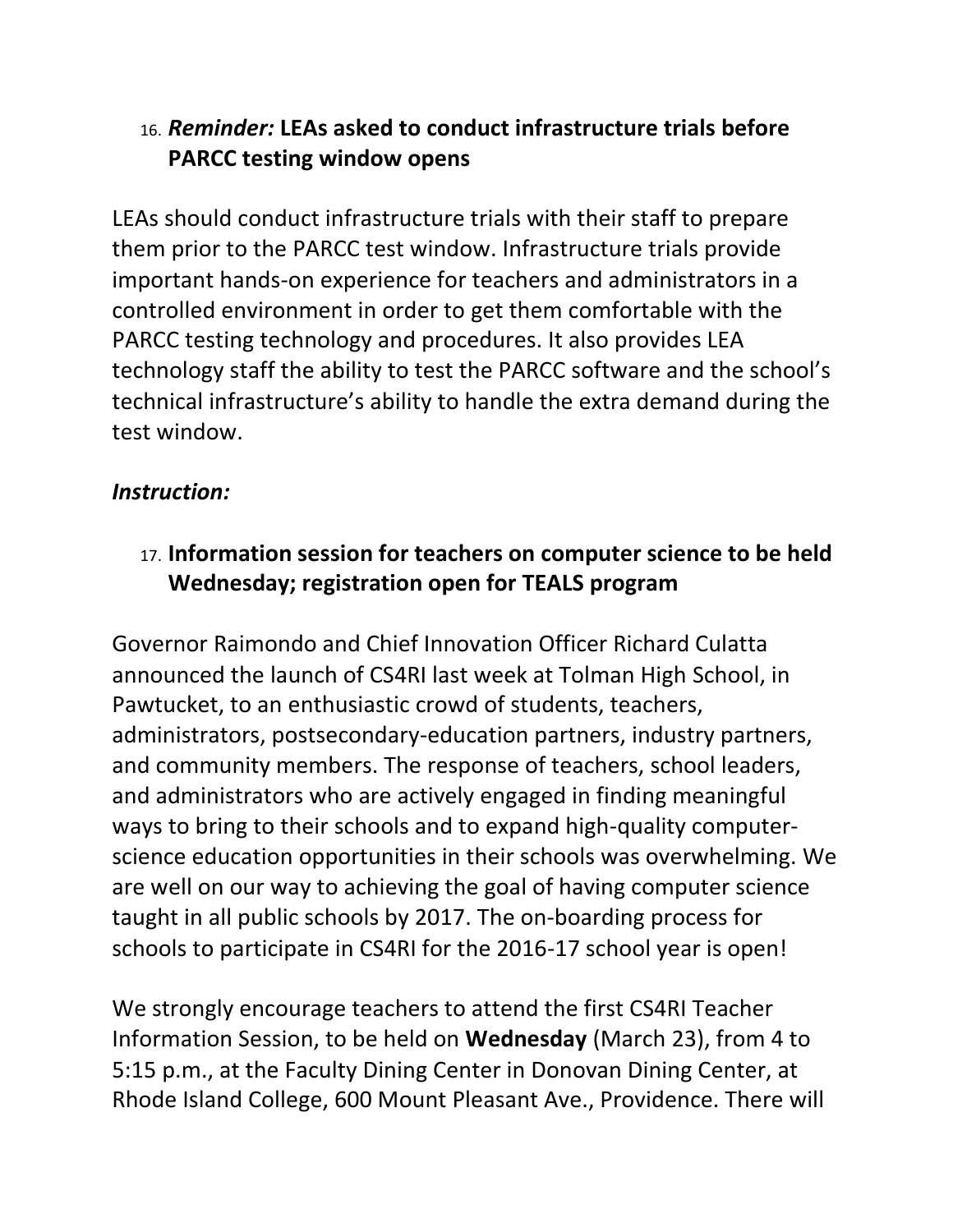be a brief presentation from the CS4RI program partners followed by Q&A and a reception with light refreshments. Teachers will be able to meet the CS4RI program partners, get details and dates for summer professional development opportunities, check out curriculum offerings, and find out how they can bring computer-science opportunities into their schools and classrooms.

Additionally, schools interested in the TEALS program – which pairs computer-science professionals with classroom educators – should apply to participate by Thursday, **March 31**. Registering signals interest in the program and is not a commitment to participate in the TEALS program. Registering will allow organizers to scale up in Rhode Island and begin to secure the industry volunteers for the upcoming year. [REGISTER HERE](https://www.tealsk12.org/wp-login.php%3Fredirect_to=https:/www.tealsk12.org/apply/schools%26reauth=1)

Visit [http://www.cs4ri.org](http://www.cs4ri.org/) for additional details.

### **From other state agencies**

### <span id="page-13-0"></span>18. **RIEMA offering grants for emergency preparedness**

The Rhode Island Emergency Management Agency (RIEMA) is announcing Preparedness Grant funding opportunities from the Federal Emergency Management Agency (FEMA) and the U.S. Department of Transportation (USDOT) for state, local, and tribal governments, as well as nonprofit organizations and the private sector.

FEMA and the USDOT are providing Preparedness Grant funding to improve the nation's readiness in preventing, protecting against, responding to, recovering from, and mitigating terrorist attacks, major disasters, and other emergencies. These grants focus on the implementation of a whole-community approach to building and sustaining a more secure and resilient nation.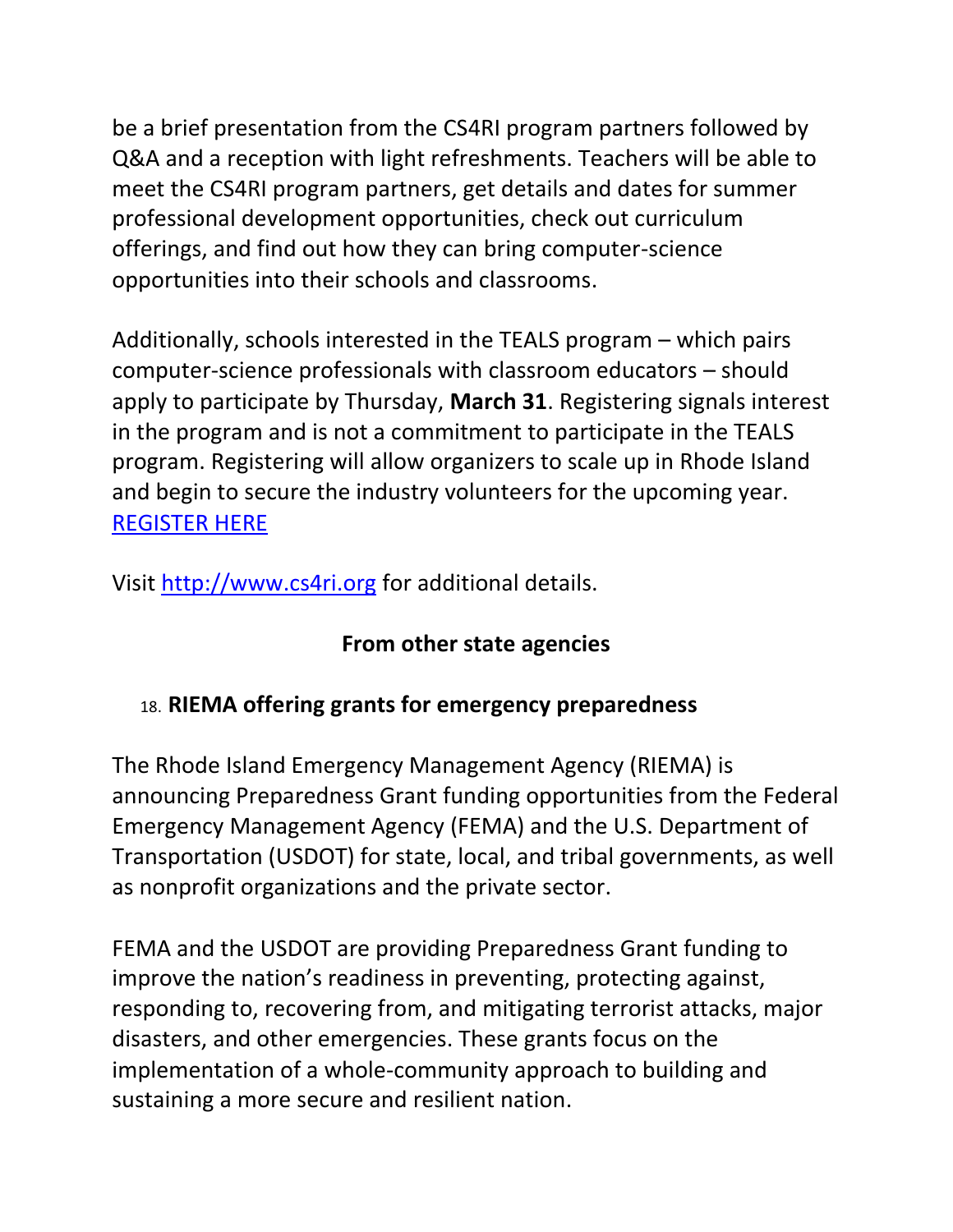The three Preparedness Grants that are available for Rhode Island in this current funding opportunity are the State Homeland Security Program Grant (SHSP), the Emergency Management Performance Grant (EMPG), and the Hazardous Materials Emergency Preparedness Grant (HMEP). SHSP and EMPG are provided by FEMA while HMEP is provided by the USDOT. Each of these grants aims to support a comprehensive, all-hazards emergency-preparedness system by bolstering training and plan-development efforts.

"The federal government has allocated over \$7 million in Preparedness Grant funding for the State of Rhode Island," said RIEMA Director Peter Gaynor. "In an effort to assist those eligible applicants with obtaining some of that funding, our agency will be hosting grant roll-out meetings focused on discussing the federal grant application process. These meetings will consist of an overview of the grants available, their scope of work, and how to apply for them. Additionally, I would like to thank the offices of Senators Jack Reed and Sheldon Whitehouse, as well as the offices of Congressmen Jim Langevin and David Cicilline, for their continued support of our grants program."

See below for the dates and locations of the upcoming grant roll-out meetings:

Amica Mutual Insurance Company – March 29 100 Amica Way, Lincoln 9 -11 a.m.

Portsmouth Town Hall – April 1 2200 E. Main Rd. 9 a.m. – 1 p.m.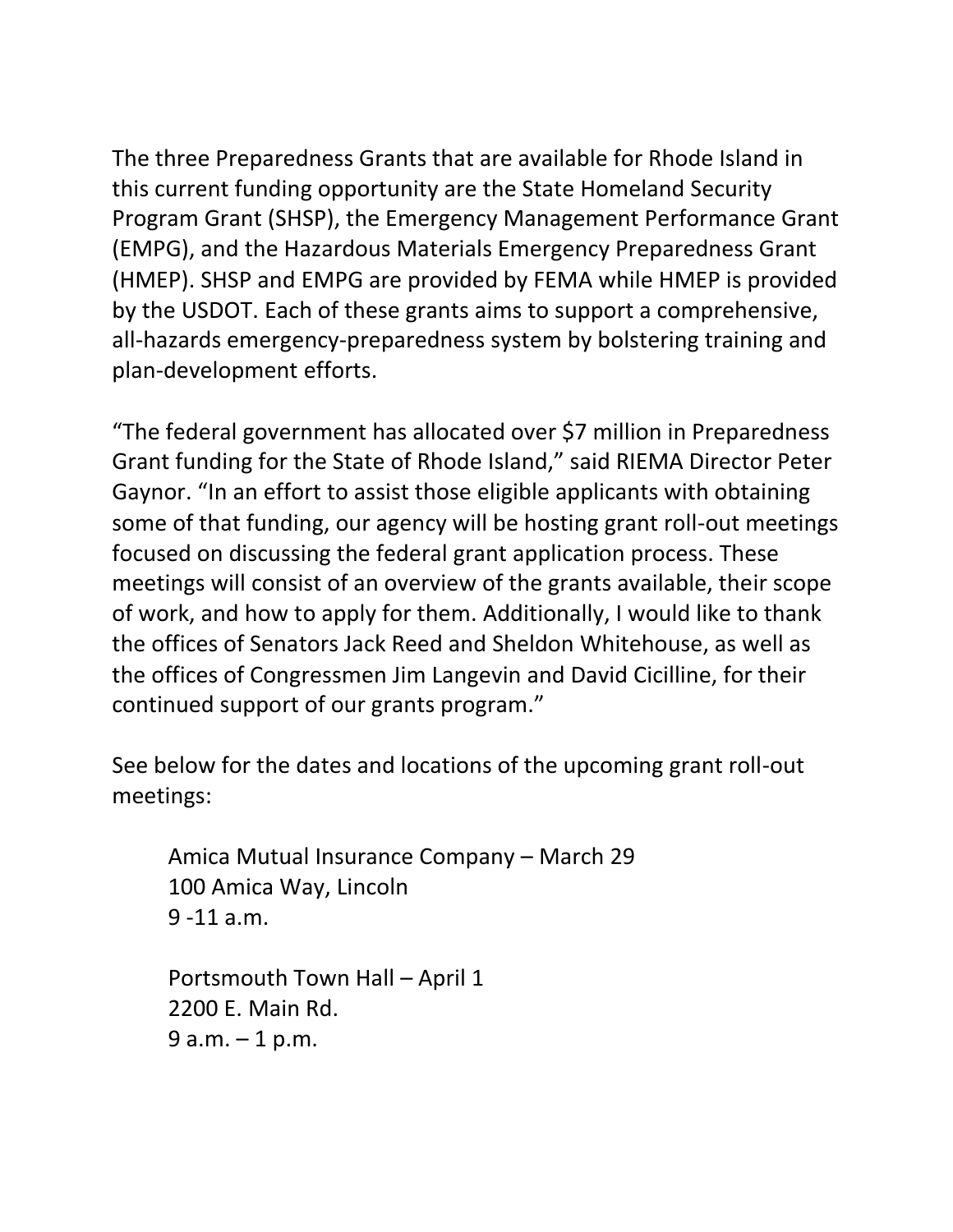For more information about FEMA's Preparedness Grants, visit [www.fema.gov/preparedness-non-disaster-grants.](http://www.fema.gov/preparedness-non-disaster-grants) For information about the USDOT's HMEP grant, visit [www.phmsa.dot.gov/hazmat/grants-program.](http://www.phmsa.dot.gov/hazmat/grants-program)

For questions about the grant roll-out meetings contact Mike Hogan, RIEMA's Grants Coordinator, at 462-7063.

## **From other organizations**

## <span id="page-15-0"></span>19. **Harvard Kennedy School offering awards for governance, innovation**

Applications are now being accepted for the \$100,000 Innovations in American Government Awards. Offered by Harvard Kennedy School Ash Center for Democratic Governance and Innovation, the Innovations Award is the nation's premier award for the public sector. It recognizes programs that demonstrate creative and effective government at its best. All units of government — federal, state, local, tribal, and territorial — from all policy areas are eligible to apply for recognition.

This year, the Ash Center is also once again offering the Roy and Lila Ash Innovations Award for Public Engagement in Government, a special Innovations Award that will recognize government-led programs that demonstrate novel and effective approaches to increasing public engagement and participation in the governance of towns, cities, states, and the nation.

The winners of the Innovations in American Government Award and the Roy and Lila Ash Award will each receive a \$100,000 grant to support replication and dissemination activities in 2017. Top finalists will also receive monetary grants. Applications are due on **April 15.**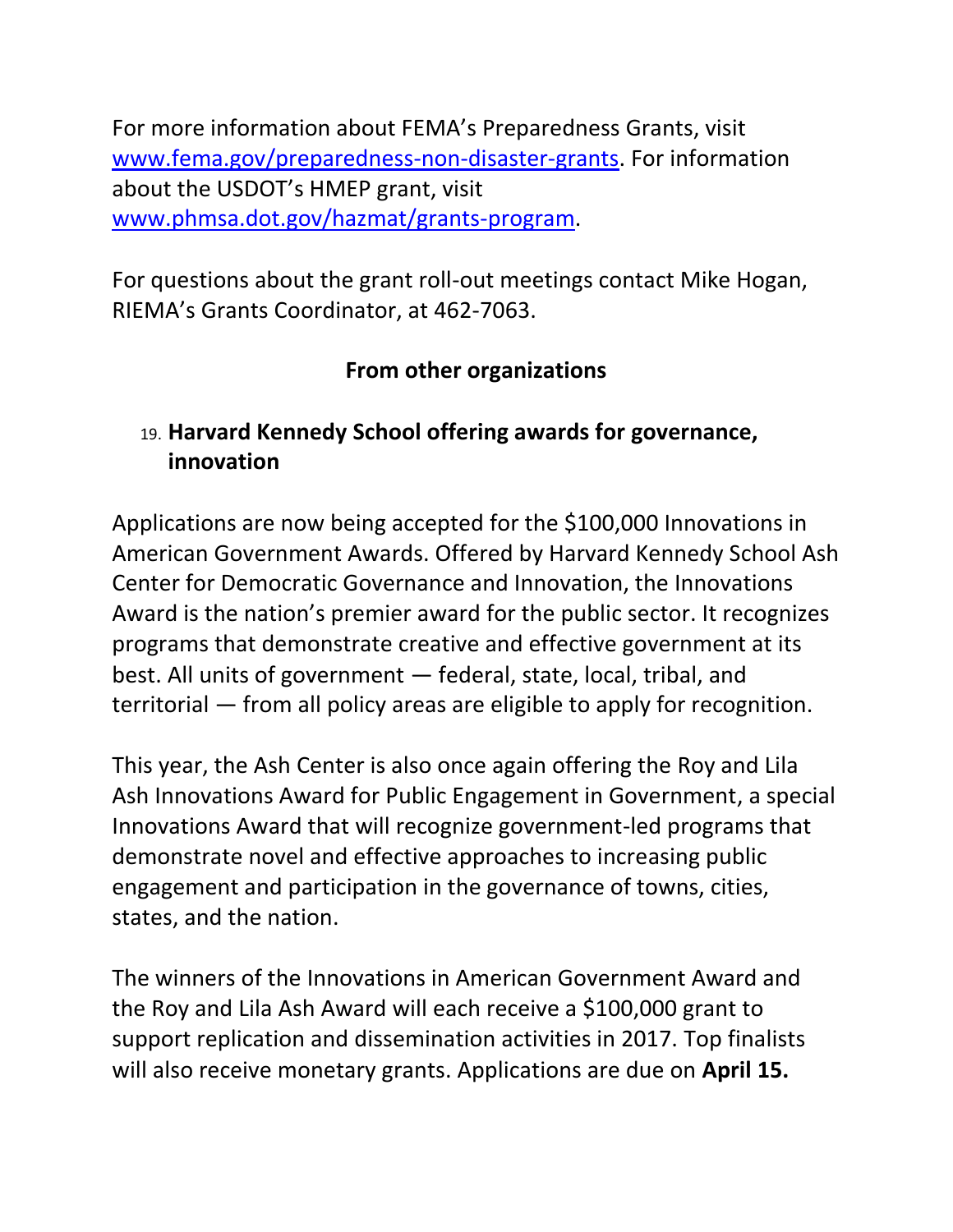Applications and additional information are available at:

<span id="page-16-0"></span>**[www.innovationsaward.harvard.edu](http://www.innovationsaward.harvard.edu/)**

# 20. **School offers R.I. students chance to speak with an astronaut who is about the International Space Station**

Ever dream of talking to an astronaut? Imagine speaking directly with the International Space Station (ISS) while the crew zooms overhead! Think of a really extraordinary question, and you may be chosen to be one of the first students in Rhode Island to ever talk to the space station via a special ham-radio link installed at All Saints STEAM Academy, in Middletown.

Three "Ask Astronaut Tim" winners will be chosen. If your question is picked, you and two of your guests or chaperones, will get to participate in the "Ask Astronaut Tim" event at All Saints STEAM Academy.

Rhode Island's contact with the space station contact will be scheduled for the week of May 2 during school hours. An ISS scheduler will assign the exact day and time of the "space chat" 7 to 10 days prior to the event. The website for this event is [www.RISpaceStation.com,](http://www.rispacestation.com/) and the event is planned to be live-streamed to the public.

Here's what you need know:

- Contest entrants must be current Pre-K to  $8<sup>th</sup>$  grade Rhode Island students.
- Questions must be to the point and composed in one short sentence.
- Questions must be original. Please be creative, be unique, and think "out of this world"!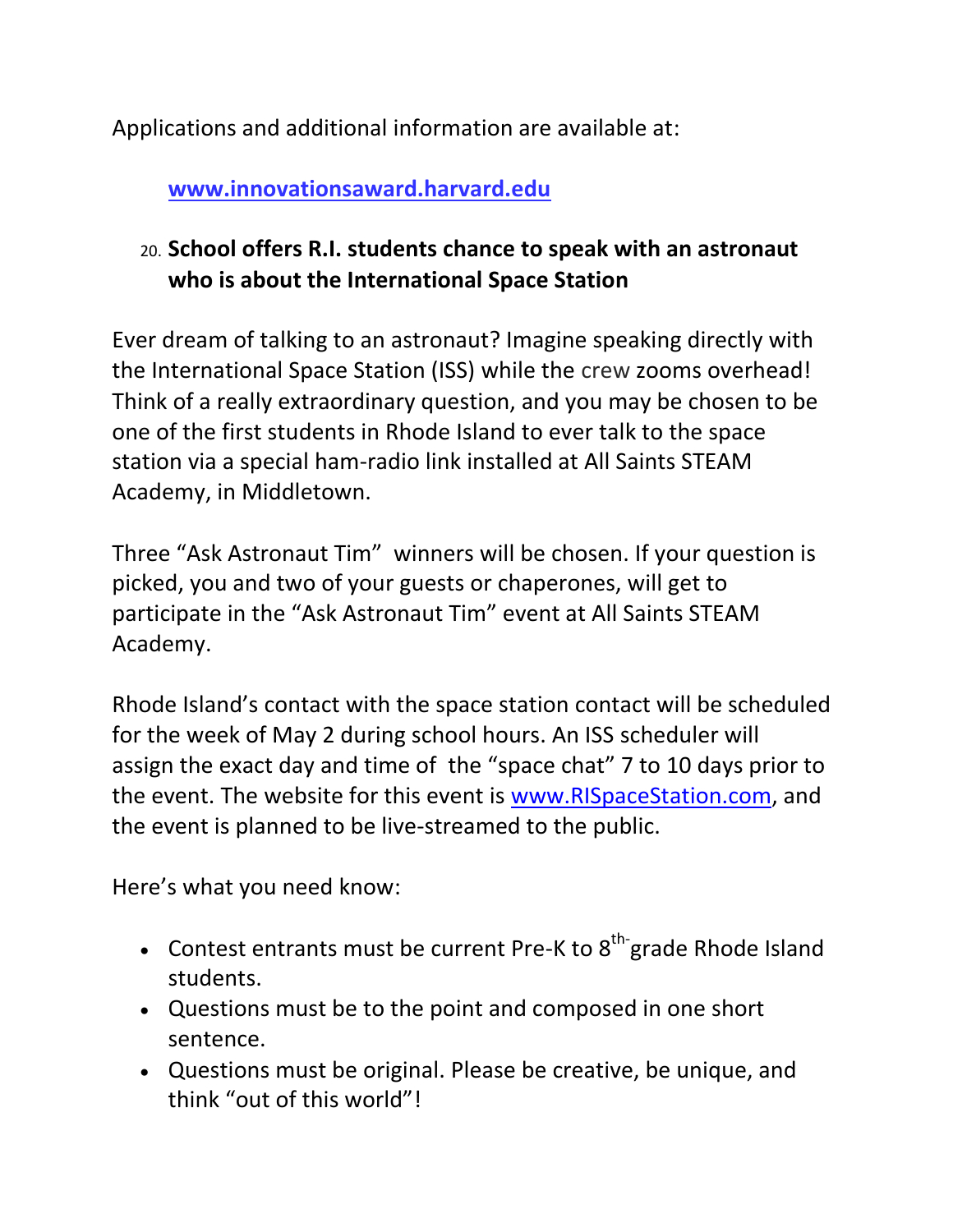- Questions must be submitted via the online form at <http://bitly.com/AskAstroTim> no later than **April 10**.
- Winners will be notified no later than Monday, April 25.
- Winners must provide their own transportation to and from All Saints STEAM Academy, located at 915 West Main Rd., Middletown. Phone: 848-4300.

How can you be among the first in Rhode Island to talk to space? Do your homework!

There is a wealth of International Space Station educational material, for all grade levels, available online at your fingertips. Here are some links to get you started:

[https://principia.org.uk](https://principia.org.uk/) [http://www.nasa.gov/audience/foreducators/stem\\_on\\_station/in](http://www.nasa.gov/audience/foreducators/stem_on_station/index.html) [dex.html](http://www.nasa.gov/audience/foreducators/stem_on_station/index.html) [https://en.wikipedia.org/wiki/Tim\\_Peake](https://en.wikipedia.org/wiki/Tim_Peake) [https://en.wikipedia.org/wiki/Timothy\\_Kopra](https://en.wikipedia.org/wiki/Timothy_Kopra) <http://www.iss-casis.org/> <http://www.ariss.org/>

Questions? Ask the project coordinators, Anita Brouse (Principal, All Saints STEAM Academy) and Mike Cullen (STEAM adviser / event project manager), at [missioncontrol@RISpaceStation.com.](mailto:missioncontrol@RISpaceStation.com)

## <span id="page-17-0"></span>21. **Rhode Island Foundation offers \$1.5 million in scholarships**

The Rhode Island Foundation is offering students more than \$1.5 million in scholarships. Dozens of individual, family, and organizational donors established scholarship funds at the Foundation to help students defray educational expenses such as tuition, room and board, fees, and books. [Information about requirements and](http://www.rifoundation.org/WorkingTogether/ForScholarshipSeekers/ScholarshipFellowshipOpportunities.aspx)  [deadlines](http://www.rifoundation.org/WorkingTogether/ForScholarshipSeekers/ScholarshipFellowshipOpportunities.aspx) is posted on the Foundation's website.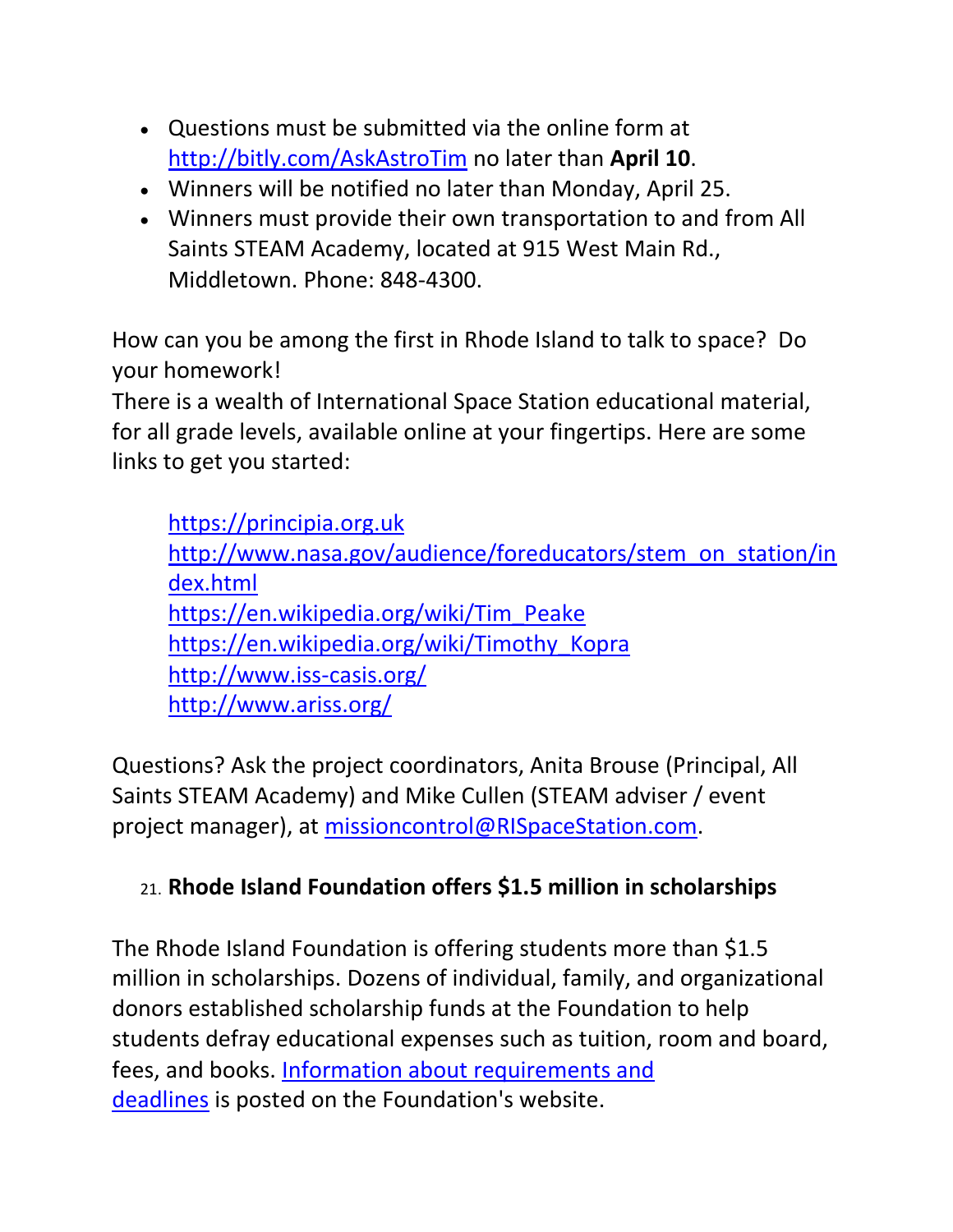"Each of these scholarships turns dreams into reality for our donors and the recipients," said Neil Steinberg, the Foundation's president and CEO. "The effect of their generosity will ripple through our community for generations."

## <span id="page-18-0"></span>22. **Mathematics Teachers Association spring meeting scheduled for May 5; awards nominations sought**

Register today for Dan Meyer's keynote presentation on **May 5** at the Radisson in Warwick; the Rhode Island Mathematics Teachers Association spring meeting will be the culmination of our year on modeling and technology. It's an event that is not to be missed!

Title: Math is Power not Punishment

Descriptions: We often offer students shortcuts, strategies, and skills before students understand their origin, their value, and the millions of hours of work they've saved mathematicians throughout history. We'll look at techniques for putting students in a position to need these challenging skills so they feel like power, not punishment.

### [Register online](https://docs.google.com/forms/d/1-saNG4TcC3xQX3BVbkX4SPYtWWlO9eqmuDr6Pmh2WAg/viewform?c=0&w=1) today.

Additionally, the Rhode Island Mathematics Teachers Association is seeking nominations for two of their annual awards. The first, Rookie of the Year, is awarded to a teacher who has shown outstanding promise and has instructed students in grades K through 12 for three years or fewer. The second award, Student Recognition, is granted to a student who is enrolled in grades K through 12 and has exhibited outstanding achievement, effort, or growth in mathematics. Applications can be obtained through the RIMTA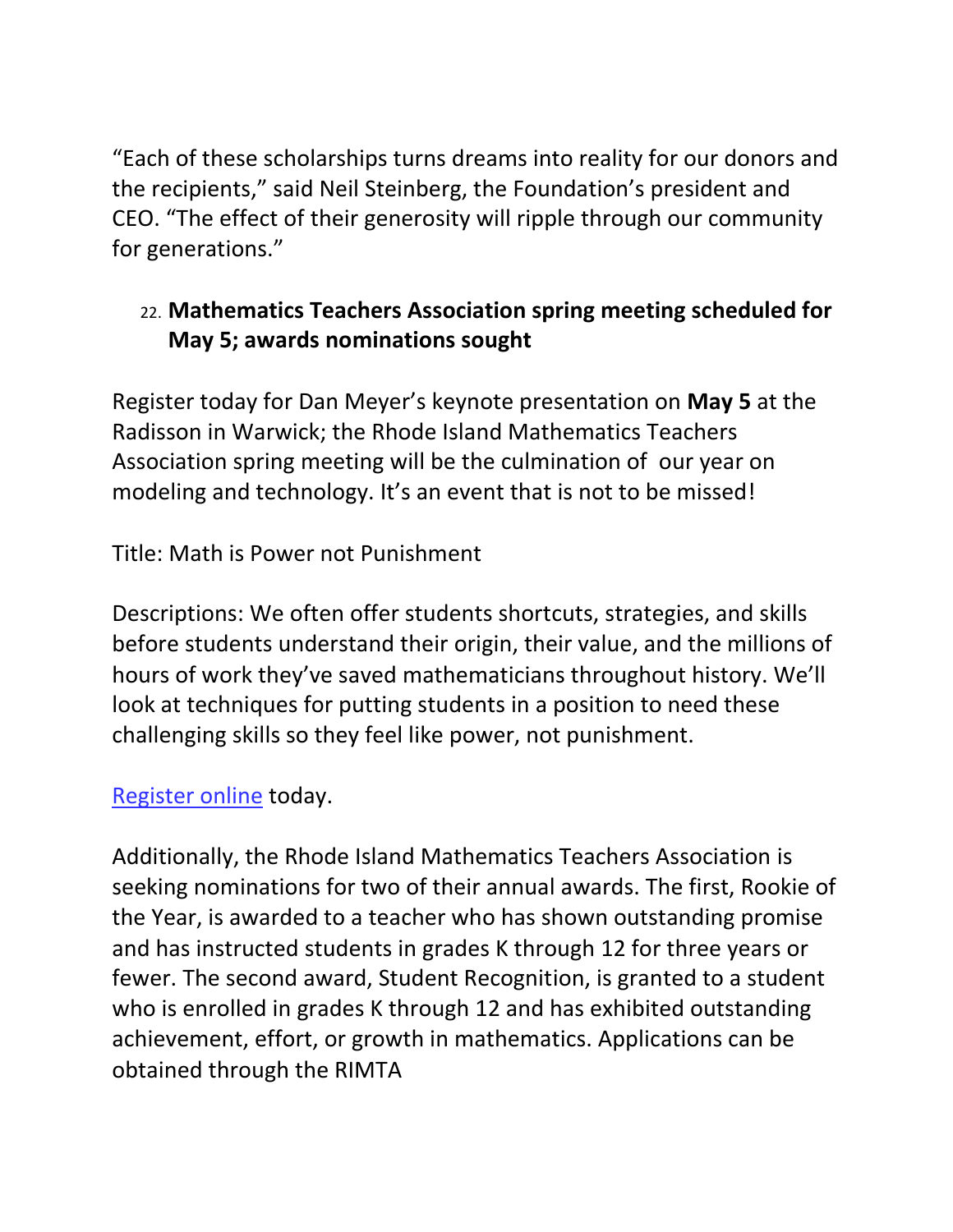website: [https://sites.google.com/site/rimtamath/.](https://sites.google.com/site/rimtamath/) Nominations are accepted through **April 1**.

## <span id="page-19-0"></span>23. **Nomination deadline for Presidential Awards for math, science teaching is April 1**

The deadline for teachers to submit application for the Presidential Awards for Excellence in Mathematics and Science Teaching (PAEMST) application is a little more than a month away. It's not too late for your faculty to send in their entries to represent your district in this prestigious program.

PAESMT is the highest honor for a math or science (including computer science) teacher in the United States and more than 4,400 outstanding educators have been recognized since the program's inception in 1983.

Although the application can seem a bit overwhelming at first, the PAEMST Team offers several resources to help your teachers navigate the process. We've outlined those resources below:

*Online Webinars –* The PAEMST team is hosting several Applicant Webinars each week to provide an in depth look at the application, as well as answer your questions as you work through the process. In addition, there are several Alumni Webinars each month that feature former PAEMST awardees and provide a unique perspective of their experiences with the program. To view a full schedule of webinars and register for a session, please click [here](https://nsf.webex.com/mw0307l/mywebex/default.do?siteurl=nsf&service=0) and enter "PAEMST" in the search box.

*State Coordinators (SC***)** –SC's are here to help. They can answer any questions you may have and provide some tips on how to complete your application. You can find your SC by clicking on "My State Coordinator" along the left hand side of your portal home page.